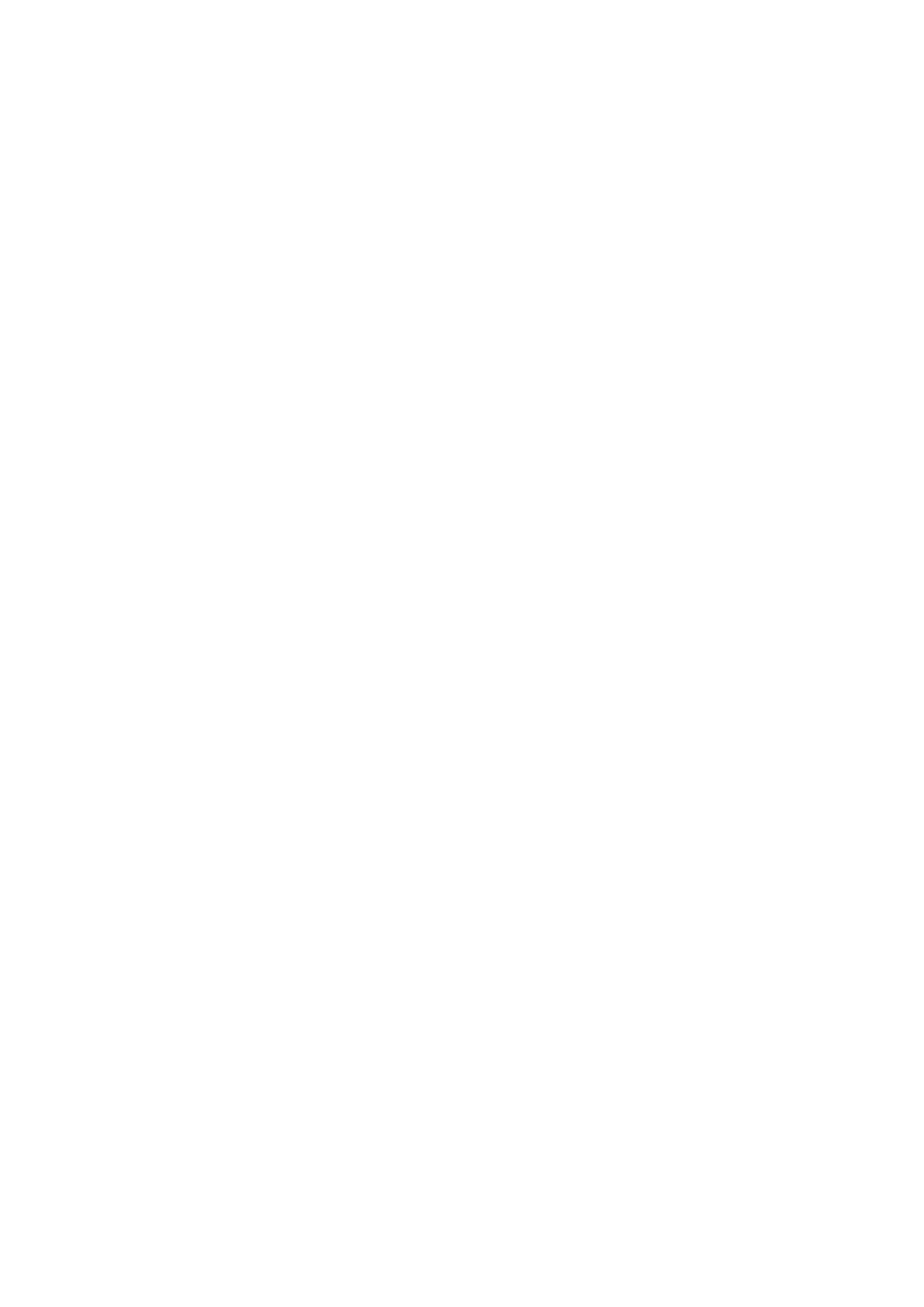7.  $a)$  Consider the Gaussian surfaces  $S_1$  and  $S_2$  each of area  $\Delta A$  in the two slabs (Fig. 11.28).

Let the displacements in the two slabs be  $D_1$  $\overline{a}$ and **D**<sub>2</sub>,  $\overline{a}$ respectively.



**Fig. 11.28**: **Diagram for answer to TQ 7.**

Applying Gauss"s law to surface <sup>1</sup>*S* , we get

$$
\int_{S_1} \vec{D}_1 \cdot d\vec{S} = Q_{en}|_{S_1}
$$
  
or  

$$
D_1 \Delta A = \sigma \Delta A \implies D_1 = \sigma
$$
 (i)

or

and

$$
\begin{array}{ccc}\n S & & & & \\
S & & & & \n \end{array}
$$

(ii)

Similarly for surface  $S_2$ ,  $L_2 = \sigma$ 

b) Since 
$$
\vec{\mathbf{D}} = \varepsilon_0 K \vec{\mathbf{E}}
$$
, we get  $E_1 = \frac{D_1}{\varepsilon_0 K_1} = \frac{\sigma}{\varepsilon_0 K_1}$  (iii)

$$
E_2 = \frac{D_2}{\varepsilon_0 K_2} = \frac{\sigma}{\varepsilon_0 K_2}
$$
 (iv)

and 
$$
E_2 = \frac{D_2}{\epsilon_0 K_2} = \frac{0}{\epsilon_0 K_2}
$$
 (iv)  
\nc) The potential difference between the plates is given by:  
\n
$$
V = \int_0^d \vec{E} \cdot d\vec{r} = \int_0^{d/2} \vec{E}_1 \cdot d\vec{r} + \int_{d/2}^d \vec{E}_2 \cdot d\vec{r} = \int_0^{d/2} E_1 dr + \int_{d/2}^d E_2 dr
$$
\nor 
$$
V = E_1 r \Big|_0^{d/2} + E_2 r \Big|_{d/2}^d = E_1 \frac{d}{2} + E_2 \frac{d}{2}
$$

Using Eqs. (iii) and (iv) in this expression, we get

$$
V = \frac{\sigma}{\epsilon_0} \frac{d}{2} \left( \frac{1}{K_1} + \frac{1}{K_2} \right) \tag{V}
$$

d) From Eq. (v), 
$$
C = \frac{Q}{V} = \frac{\sigma A \epsilon_0}{\frac{\sigma d}{2} (\frac{1}{K_1} + \frac{1}{K_2})} = \frac{2A \epsilon_0}{d} \frac{K_1 K_2}{(K_1 + K_2)}
$$

8. In order to calculate the surface charge densities at  $r = b$  and  $r = c$ , we need to calculate the polarisation for both cases. We do it as follows: Due to spherical symmetry, the electric fields and the displacements are radial for both cases. Now consider a spherical Gaussian surface of radius *r* such that *a* < *r* < *b* (Fig. 11.29). Since *Q* is the charge enclosed by this sphere, from Gauss's law, we have

$$
D_1 4\pi r^2 = Q \Rightarrow D_1 = \frac{Q}{4\pi r^2}
$$

Now recall from Unit 6 that the electric field

$$
\vec{E}_1 = \frac{Q}{4\pi \epsilon_0 r^2} \hat{r} \qquad a < r < b \qquad (i)
$$

In the same way, we can show that for the region  $b < r < c$ ,

$$
\vec{\mathbf{E}}_2 = \frac{Q}{4\pi\epsilon r^2} \hat{\mathbf{r}} \qquad b < r < c \qquad (ii)
$$



**Fig. 11.29**: **Diagram for answer to TQ 8.**